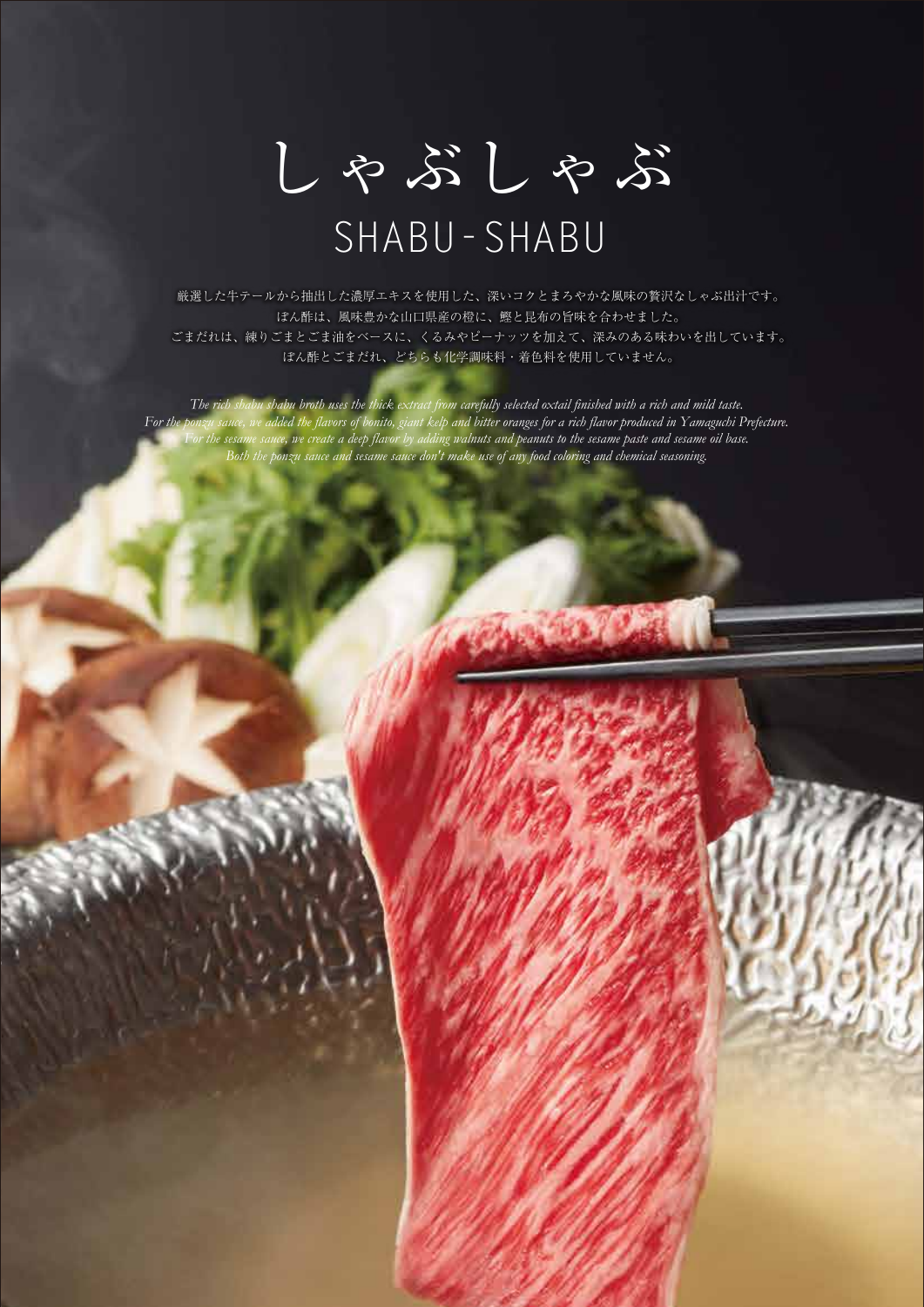## 鍋ぞうコース

NABEZO COURSE

#### 牛肩ロース、牛バラ、豚肩ロース、豚バラ、野菜、鍋具材、ご飯、麺、甘味 100 分 食べ放題

Beef, Pork, Vegetable, Rice, Noodle, Dessert All-you-can-eat 100 min

¥3,500(税込¥3,850)/人 *person*

#### **<sup>国</sup>**特選コース

SPECIAL COURSE

国産牛、牛タン+鍋ぞうコース 100 分 食べ放題

Japanese Beef, Beef Tongue + NABEZO COURSE All-you-can-eat 100 min

¥4,800(税込¥5,280)/人 *person*

豚コース

PORK COURSE

豚肩ロース、豚バラ、野菜、鍋具材、ご飯、麺、甘味 100 分 食べ放題

> Pork, Vegetable, Rice, Noodle, Dessert All-you-can-eat 100 min





〆には**「こくみたまごの出汁茶漬け」**をお召し上がりください。 *At the end of the meal, please try the rice ball with Kokumi egg and soup.*

お時間30分延長 <sup>+</sup> 30 min + ¥500(税込¥550)/ 人 *person*

幼児 (4~6歳) ¥550(税込)、小学生 ¥1,320(税込)、シニア (65 歳以上) 総額表示より ¥550(税込)引き ※お食事をされない方は、お席代としてお一人様 1,100 円(税込)いただきます。 ※スープの種類とコース内容は、グループ単位でのご注文をお願いいたします。 ※当店は国産米を使用しています。

> *4 - 6 yrs ¥550 7 - 12 yrs ¥1,320 Over 65 yrs* -*¥550* ※*Seat charge ¥1,100 for each person who doesn't order any pot.*  ※*Course menu can only be ordered by each group.* ※*Using Japanese rice.*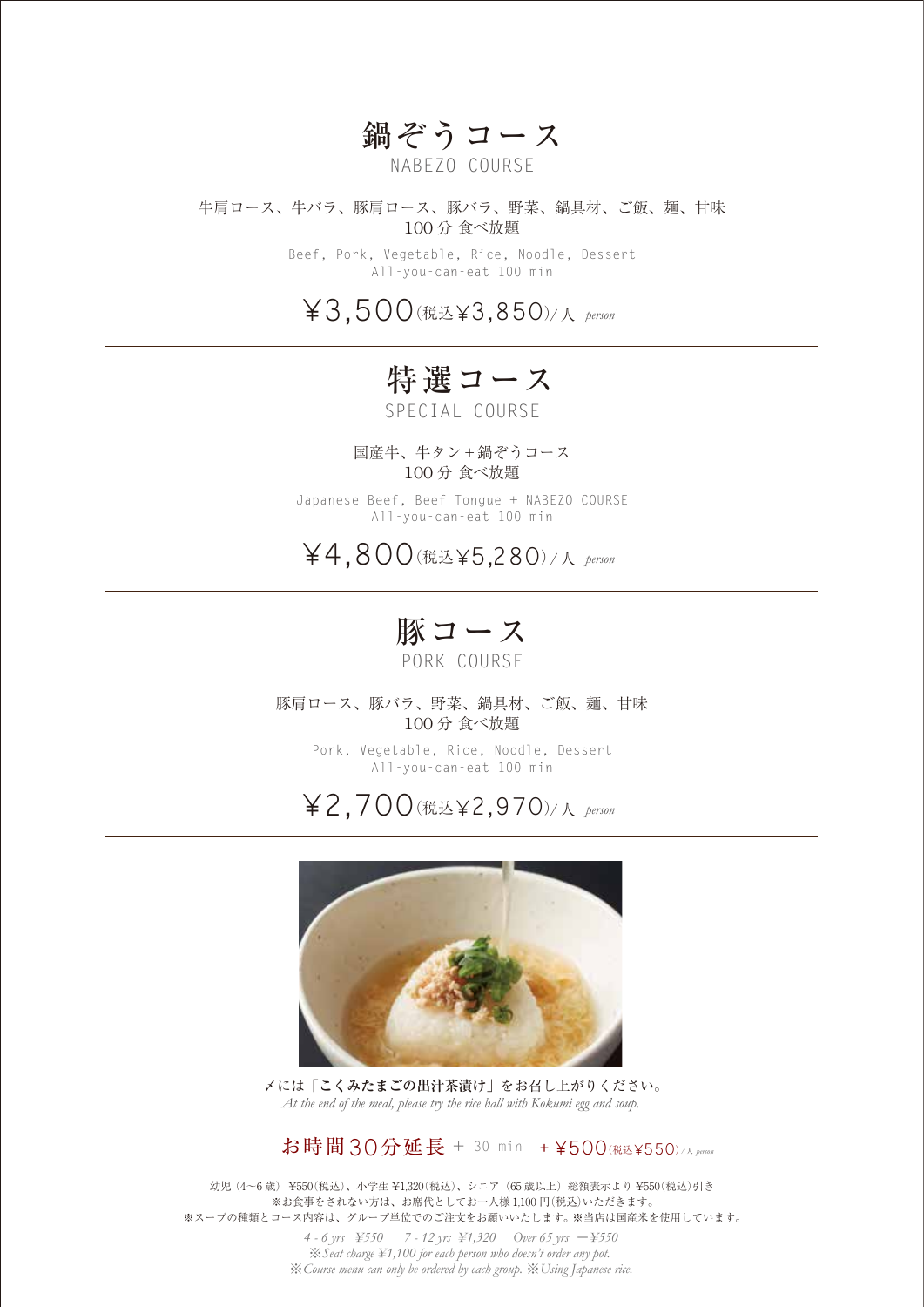# すき焼き SUKIYAKI

「鍋ぞう」のすき焼きは、具材を煮込んで召し上がるスタイルです。 醤(ひしお)の郷である小豆島の、天然醸造で旨味豊かな「こいくちしょうゆ」と 沖縄黒糖の「黒糖蜜」を使用した芳醇な香りと豊かな風味が特徴の極上割下です。 旨味とコクがバランスよく凝縮された「こくみたまご」を絡めて楽しみます。

#### *Sukiyaki prepared by Nabezo is served in the style where the ingredients are simmered first and then eaten.*

*The prime-quality sukiyaki stock is characterized by the rich smell and rich flavor provided by the traditional Koikuchi Soy Sauce from Shodoshima Island, which is the home of Hishio, and the brown sugar syrup made from Okinawan brown sugar. Please enjoy the sukiyaki ingredients by dipping them in Kokumi egg, with its balance between condensed flavor and body.*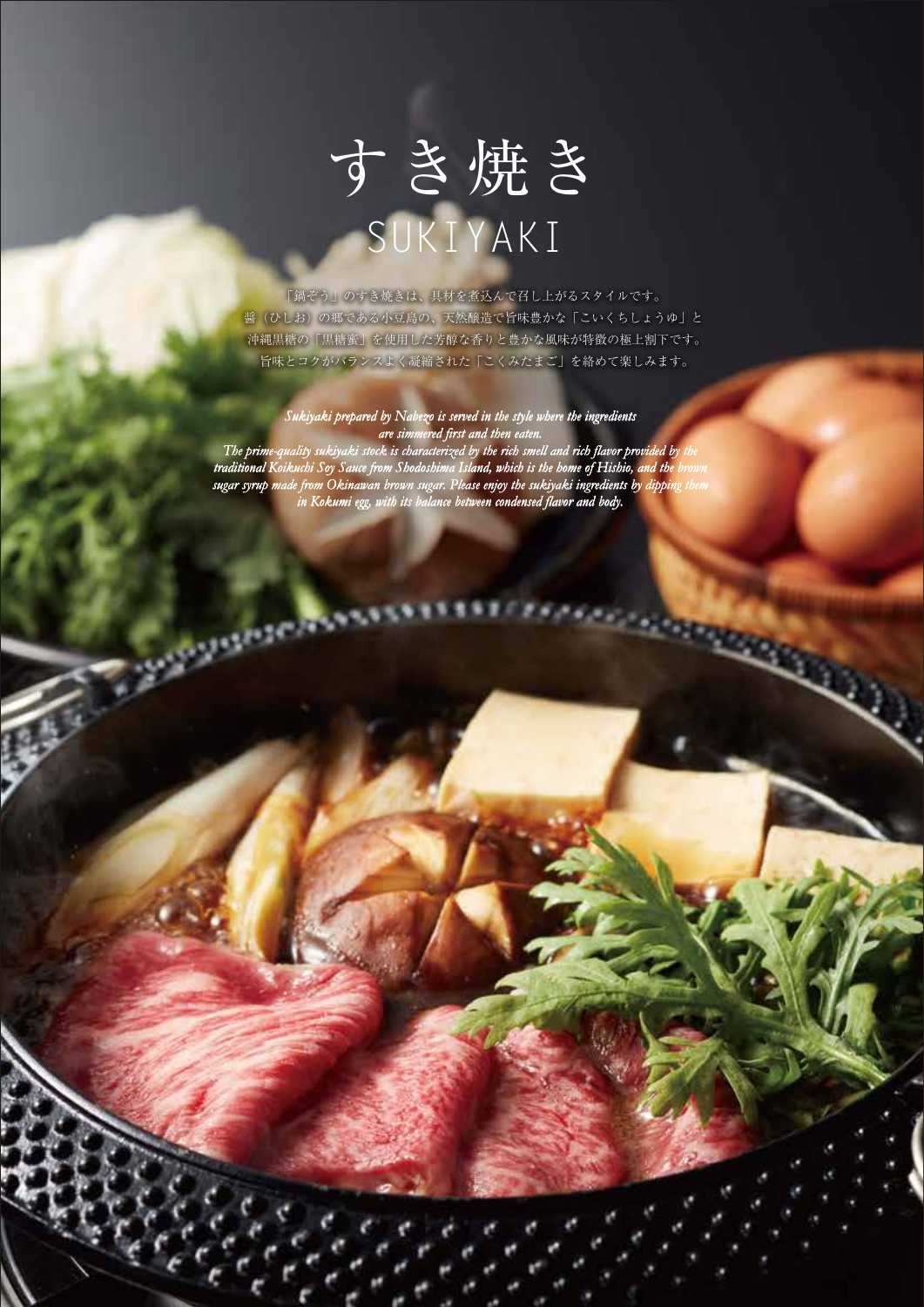#### 鍋ぞうコース

NABEZO COURSE

牛肩ロース、牛バラ、豚肩ロース、豚バラ、野菜、鍋具材、ご飯、麺、甘味 100 分 食べ放題

> Beef, Pork, Vegetable, Rice, Noodle, Dessert All-you-can-eat 100 min

¥3,500(税込¥3,850)/人 *person*

**<sup>国</sup>**特選コース

SPECIAL COURSE

国産牛、牛タン+鍋ぞうコース 100 分 食べ放題

Japanese Beef, Beef Tongue + NABEZO COURSE All-you-can-eat 100 min

¥4,800(税込¥5,280)/人 *person*

豚コース

PORK COURSE

豚肩ロース、豚バラ、野菜、鍋具材、ご飯、麺、甘味 100 分 食べ放題

> Pork, Vegetable, Rice, Noodle, Dessert All-you-can-eat 100 min

¥2,700(税込¥2,970) /人 *person*



〆には**「青ねぎのうどんすき」**をお召し上がりください。 *At the end of the meal, we recommend udonsuki (udon prepared in sukiyaki style).*

#### お時間30分延長 <sup>+</sup> 30 min + ¥500(税込¥550)/ 人 *person*

幼児 (4~6歳) ¥550(税込)、小学生 ¥1,320(税込)、シニア (65 歳以上) 総額表示より ¥550(税込)引き ※お食事をされない方は、お席代としてお一人様 1,100 円(税込)いただきます。 ※スープの種類とコース内容は、グループ単位でのご注文をお願いいたします。 ※当店は国産米を使用しています。

> *4 - 6 yrs ¥550 7 - 12 yrs ¥1,320 Over 65 yrs* -*¥550* ※*Seat charge ¥1,100 for each person who doesn't order any pot.*  ※*Course menu can only be ordered by each group.* ※*Using Japanese rice.*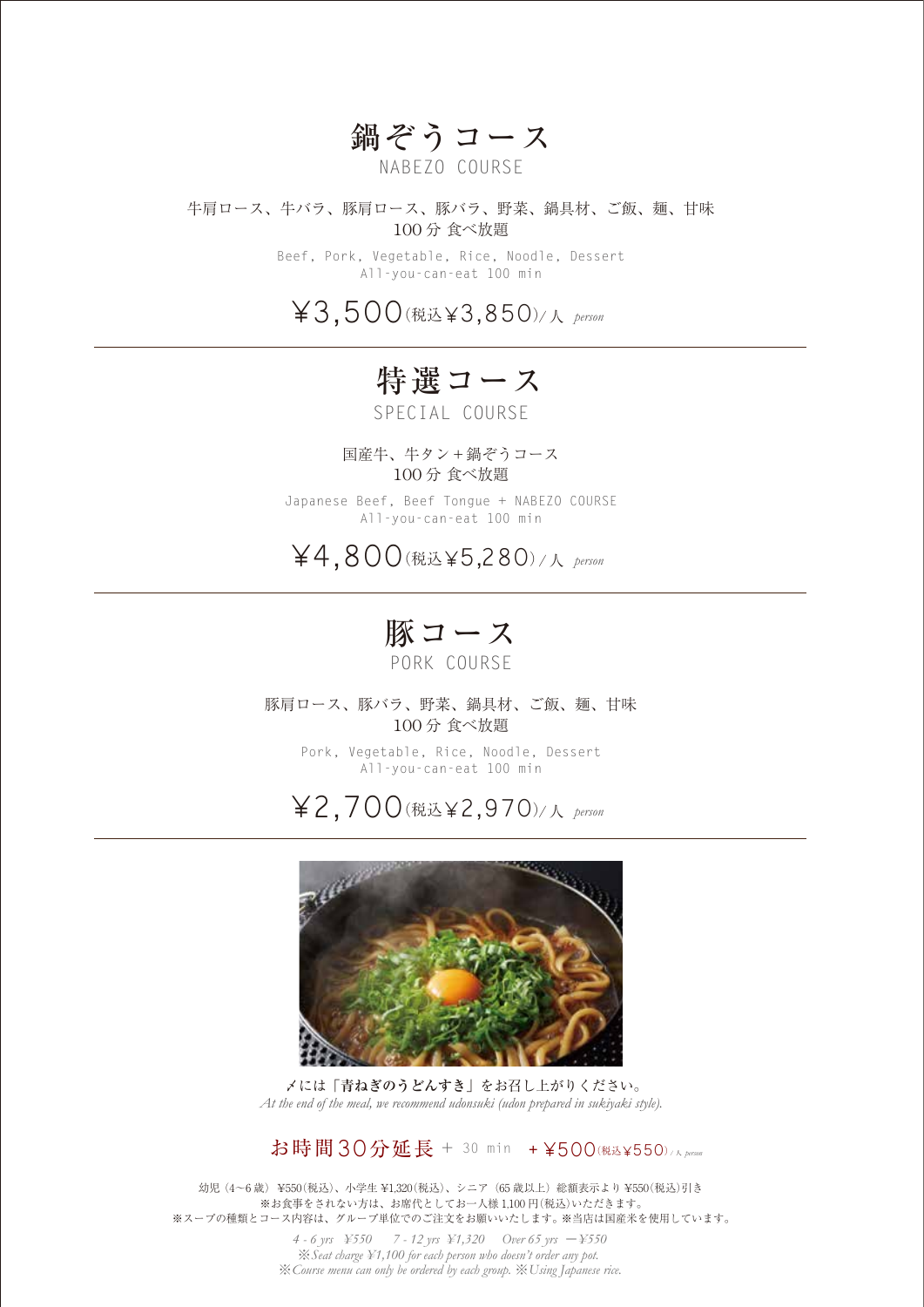

#### 厳選した豚骨と香ばしい揚げニンニク、葱油をあわせて仕上げた濃厚スープです。 つけだれには、豚肉エキスに魚介と厳選した野菜の旨味を加え、 焦がし醤油、葱油、ごま油で仕上げた特製の塩だれをご用意します。

*This is a thick soup prepared using carefully selected pork bones, aromatic fried garlic, and scallion oil. For the dipping sauce, we add the flavors of seafood and carefully selected vegetables to the pork extract and finish with burnt soy sauce, scallion oil, and sesame oil.*



旨辛キムチ KIMCHI

本場キムチベースと辛味噌、数種類の野菜エキスで仕上げた旨辛スープです。 つけだれには、味噌にコチュジャンと香り油、すりごまなど、 コクと香りにこだわったオリジナルの味噌をご用意します。

*This delicious yet spicy soup is finished with an authentic kimchi base, spicy miso, and several kinds of vegetable extracts. For the dipping sauce, we offer our original miso, in which we focus on the body and aroma, using ingredients such as miso, gochujang, flavored oil, and ground sesame.*

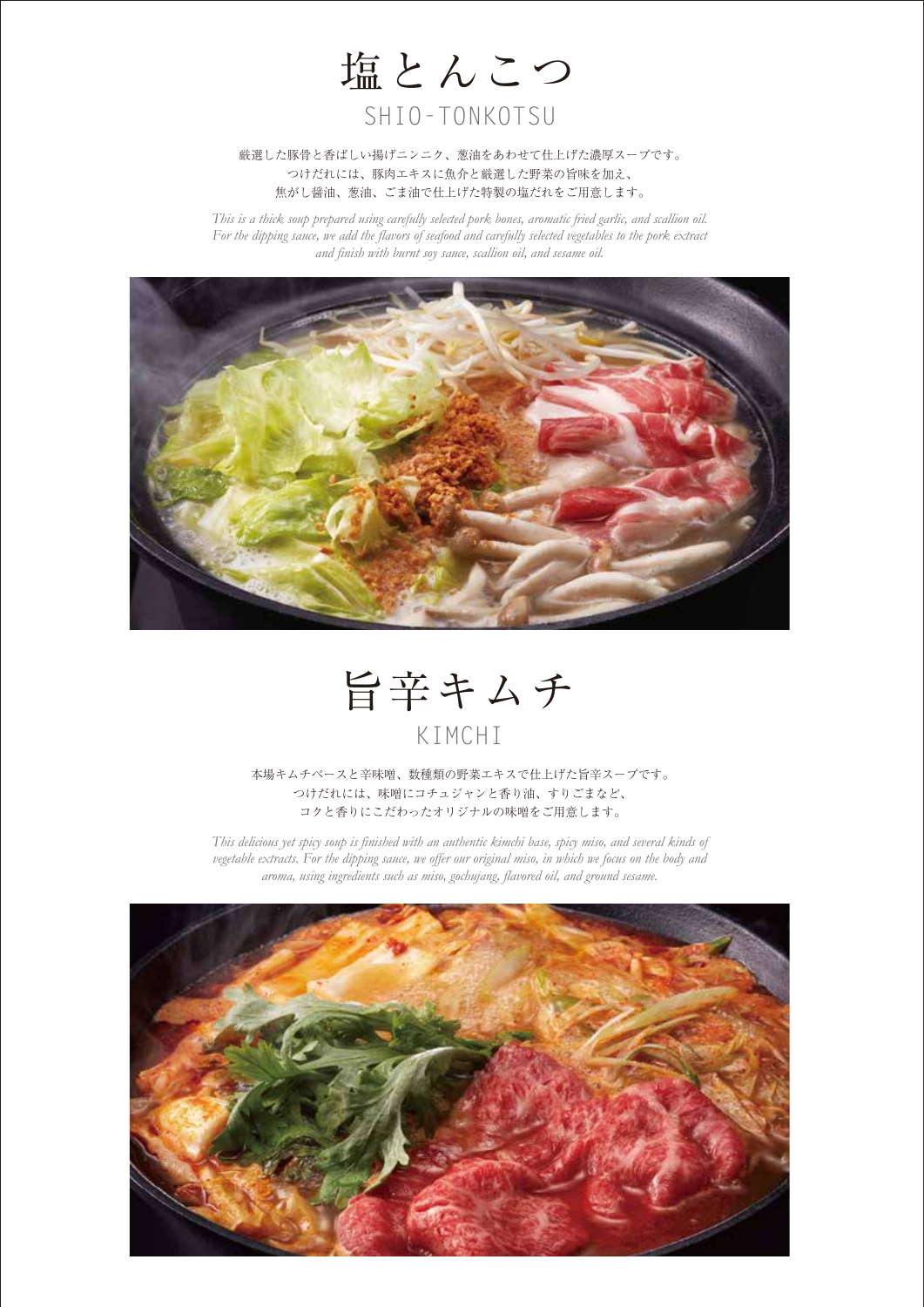#### 鍋ぞうコース

NABEZO COURSE

牛肩ロース、牛バラ、豚肩ロース、豚バラ、野菜、鍋具材、ご飯、麺、甘味 100 分 食べ放題

> Beef, Pork, Vegetable, Rice, Noodle, Dessert All-you-can-eat 100 min

¥3,500(税込¥3,850)/人 *person*

**<sup>国</sup>**特選コース

SPECIAL COURSE

国産牛、牛タン+鍋ぞうコース 100 分 食べ放題

Japanese Beef, Beef Tongue + NABEZO COURSE All-you-can-eat 100 min

¥4,800(税込¥5,280)/人 *person*

豚コース

PORK COURSE

豚肩ロース、豚バラ、野菜、鍋具材、ご飯、麺、甘味 100 分 食べ放題

Pork, Vegetable, Rice, Noodle, Dessert All-you-can-eat 100 min

¥2,700(税込¥2,970) /人 *person*



#### お時間30分延長 + 30 min + ¥500 (税込¥550)/A proo

幼児 (4~6歳) ¥550(税込)、小学生 ¥1,320(税込)、シニア (65 歳以上) 総額表示より ¥550(税込)引き ※お食事をされない方は、お席代としてお一人様 1,100 円(税込)いただきます。 ※スープの種類とコース内容は、グループ単位でのご注文をお願いいたします。 ※当店は国産米を使用しています。

> *4 - 6 yrs ¥550 7 - 12 yrs ¥1,320 Over 65 yrs* -*¥550* ※*Seat charge ¥1,100 for each person who doesn't order any pot.*  ※*Course menu can only be ordered by each group.* ※*Using Japanese rice.*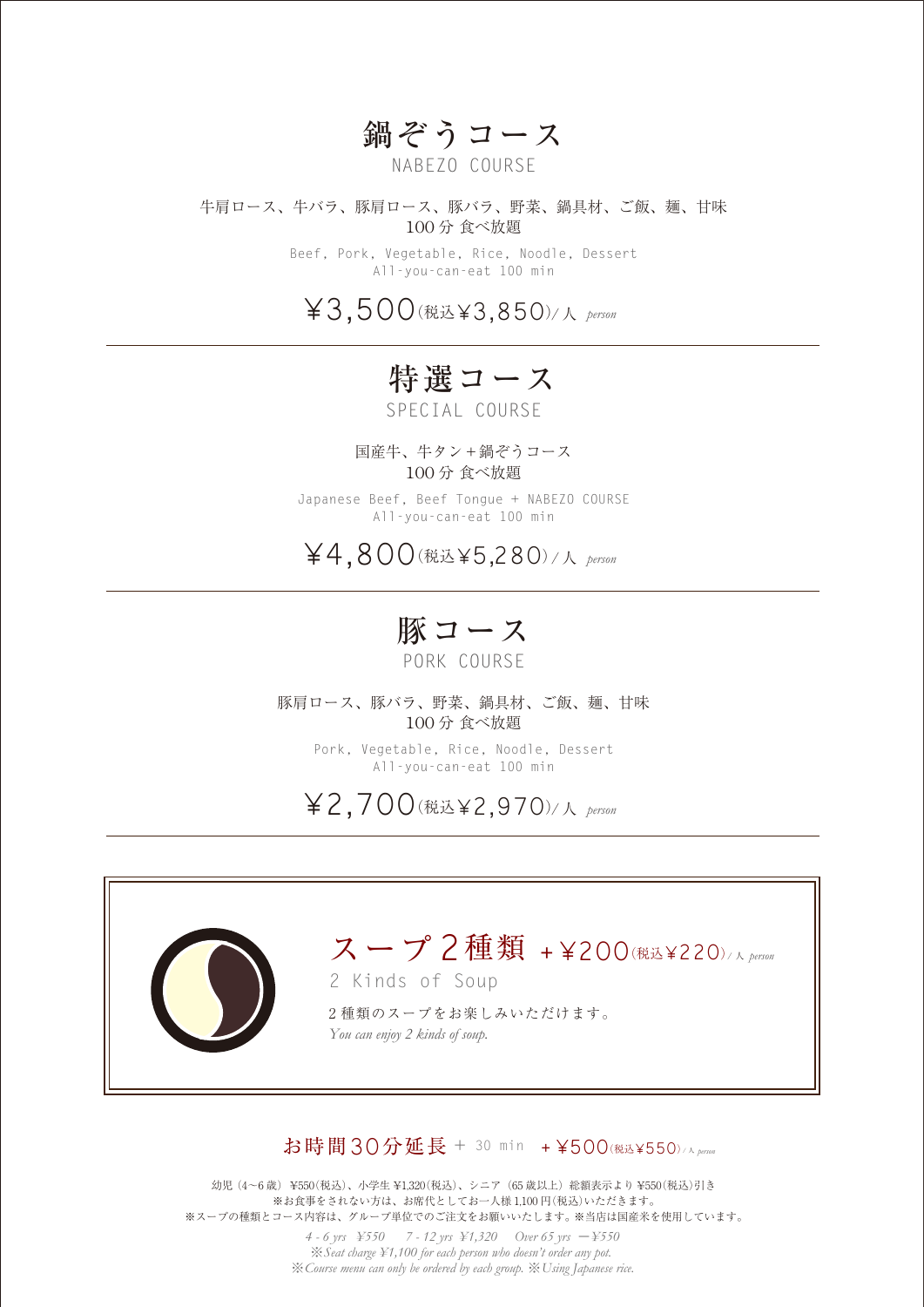こだわりの肉

## **MEAT**

しゃぶしゃぶとすき焼きに最適なお肉を、一枚一枚店内で丁寧にカットし 切りだしてからの時間と温度を徹底管理することでベストな状態で提供いたします。

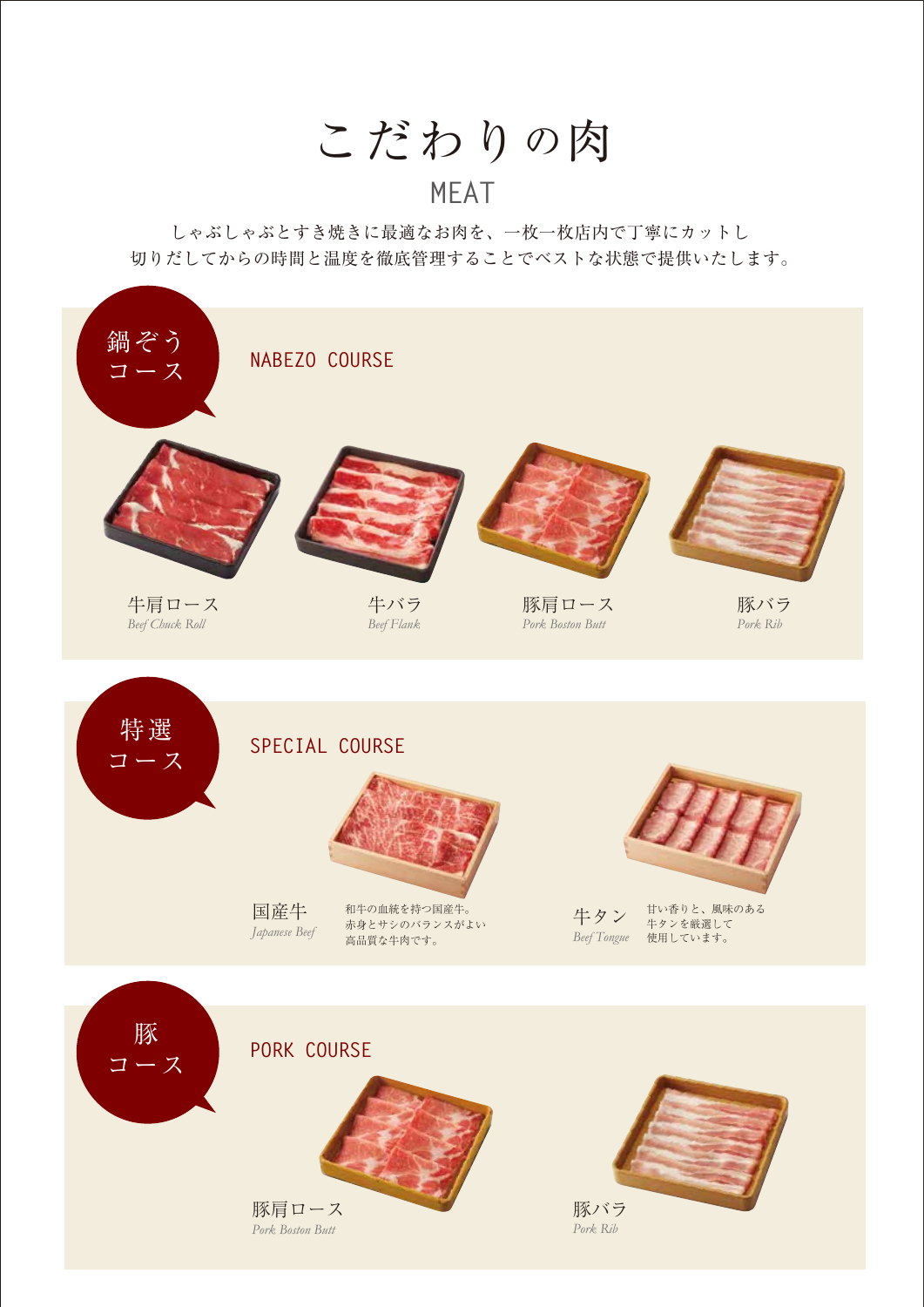

| ビール BEER                                                     |            |                    |
|--------------------------------------------------------------|------------|--------------------|
| 「神泡。」プレミアム・モルツ<br>"KAMIAWA" Draft Beer                       | 580(税込630) | $\overline{A}$     |
| 瓶ビール<br>Bottled Beer                                         | 650(税込710) |                    |
| オールフリー<br>All-Free (Non-Alcoholic Beer)<br>ノンアルコール・ビールテイスト飲料 | 450(税込490) | $\frac{1}{2}$<br>Y |
|                                                              |            | 并<br>P             |
| カクテル COCKTAIL                                                |            |                    |
| 翠ジンソーダ<br>Sui Gin Soda<br>~ Japanese Gin 翠 使用~<br>450(税込490) |            | ļ<br>S             |
| すだちのジンソーダ                                                    |            |                    |

 $\sim$  Japanese Gin 翠 使用 $\sim$ 480(税込520)

白桃ファジーネーブル 480(税込520) White Peach Fuzzy Navel ~The Japanese Craft Liqueur 奏〈Kanade〉白桃 使用~

梅アイスティー Plum Iced Tea

480(税込520)

林檎サワー Apple Sour

日向夏サワー Hyuganatsu Orange Sour 480(税込520)

450(税込490)

450(税込490)

400(税込440)

400(税込440)

480(税込520)

柚子蜜サワー Yuzu Citron Sour

紀州梅干しサワー Pickled Plum Sour

レモンサワー Lemon Sour

烏龍ハイ Shochu & Oolong Tea

#### ハイボール HIGHBALL

| 梅酒ハイボール<br>Plum Highball               | 450(税込490) |
|----------------------------------------|------------|
| ジンジャーハイボール<br>Ginger Highball          | 450(税込490) |
| 日向夏ハイボール<br>Hyuganatsu Orange Highball | 450(税込490) |
| ジムビームハイボール                             | 400(税込440) |

※*All-you-can-drink can be ordered only by each group. Please refrain not to drink if you are driving here.* ※飲み放題は、グループ単位でのご注文をお願いいたします。ただし、未成年やドライバーのお客様の場合は除きます。

Jim Beam Highball